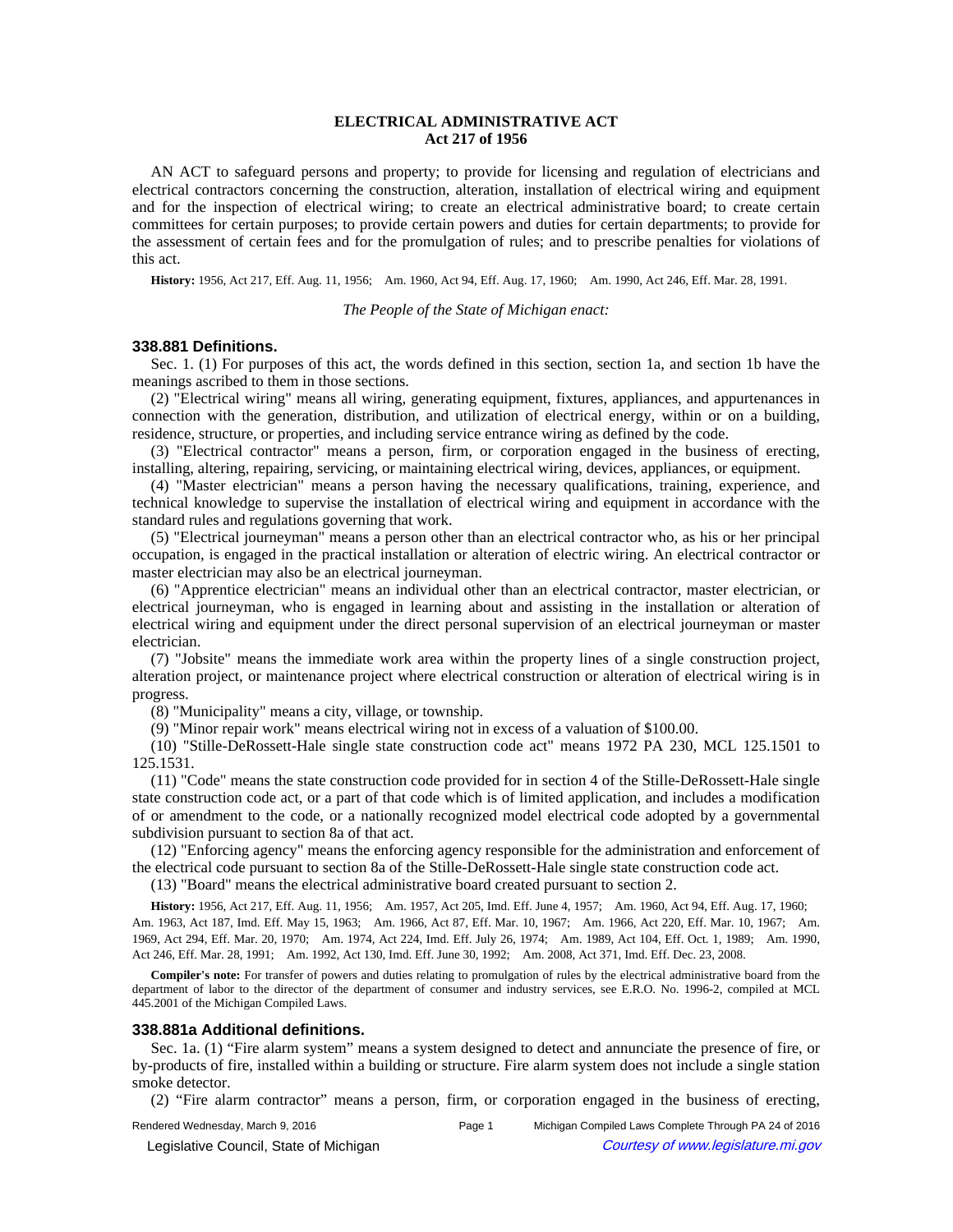installing, altering, repairing, servicing, or maintaining wiring, devices, appliances, or equipment of a fire alarm system.

(3) "Fire alarm specialty technician" means a person other than a fire alarm contractor who, as his or her principal occupation, is engaged in the practical installation or alteration of fire alarm system wiring. A fire alarm contractor may also be a fire alarm specialty technician.

(4) "Fire alarm specialty apprentice technician" means an individual other than a fire alarm contractor or a fire alarm specialty technician who is engaged in learning about and assisting in the installation or alteration of fire alarm system wiring and equipment under the direct personal supervision of a fire alarm specialty technician.

(5) "Fire alarm specialty licensure" means licensure as a fire alarm contractor or a fire alarm specialty or apprentice technician.

**History:** Add. 1992, Act 130, Imd. Eff. June 30, 1992.

## **338.881b Additional definitions.**

Sec. 1b. (1) "Electric sign" means fixed, stationary, or portable self-contained, electrically illuminated equipment that has words or symbols designed to convey information or attract attention. Electric sign includes outline lighting. Electric sign does not include those signs that are indoor or outdoor portable applications or recognized holiday residential signs listed with a recognized testing and approval agency and that use a cord cap-110 volt plug as the electrical energizing attachment method.

(2) "Outline lighting" means an arrangement of incandescent lamps or electric discharge tubing which is an integral part of an electrical sign that outlines certain features, such as the shape of a building or the decoration of a window.

(3) "Sign specialty contractor" means a person, firm, or corporation engaged in the business of manufacturing, installing, maintaining, connecting, or repairing electric sign wiring or devices, including wiring that is directly related to electric signs and is electrically dedicated as a sign circuit.

(4) "Sign specialist" means a person who, as his or her principal occupation, is engaged in the installation, alteration, or repair of electric signs.

(5) "Sign specialty licensure" means licensure as a sign specialist or sign specialty contractor.

(6) "Related wiring" means the following:

(a) Except as otherwise provided in subdivisions (b), (c), and (d), that portion of the electric sign wiring that originates at the load-side terminals of a disconnecting means located in the vicinity of the electric sign involved but does not include the installation of the disconnecting means, complete with line-side connections.

(b) In the case of electric sign installations having sign transformers installed physically apart from the electric sign, that portion of the electric sign wiring that originates at the load-side terminals of a disconnecting means located in the vicinity of the electric sign involved but does not include the installation of the disconnecting means, complete with line-side connections.

(c) In the case of free-standing electric sign installations supplied through underground circuit conductors, that portion of the electric sign wiring that originates at a wiring termination point adjacent to, within, or immediately above the permanent base for the electric sign but does not include, if the base of the sign structure is suitable for use as a raceway, the installation of bushing, complete with free-length circuit conductors extending through to accommodate the connection of the related wiring within the sign structure raceway.

(d) In the case of electric signs specifically designed to be connected directly to the building wiring raceway or cable supply, that portion of the electric sign wiring that originates at the point where the free-length circuit conductors extend through the building wiring raceway or cable at the specifically designed supply location for the electric sign involved but does not include the installation of the building wiring raceway or cable system to the specifically designated point of supply for the electric sign involved, complete with free-length circuit conductors extending through the building wiring raceway or cable to accommodate the connection of the related wiring.

**History:** Add. 1992, Act 130, Imd. Eff. June 30, 1992.

# **338.882 Electrical administrative board; appointment; qualifications and terms of members; ex officio member; designation of chairperson; meetings; industry advisory committees; public meeting; expenses; inspections; fees; appointment of electrical inspectors.**

Sec. 2. (1) The board shall consist of the state fire marshal or his or her representative and 9 other members who are residents of this state, appointed by the governor with the advice and consent of the senate. Of the 9 members appointed by the governor, 1 shall be a representative of an insurance inspection bureau operating in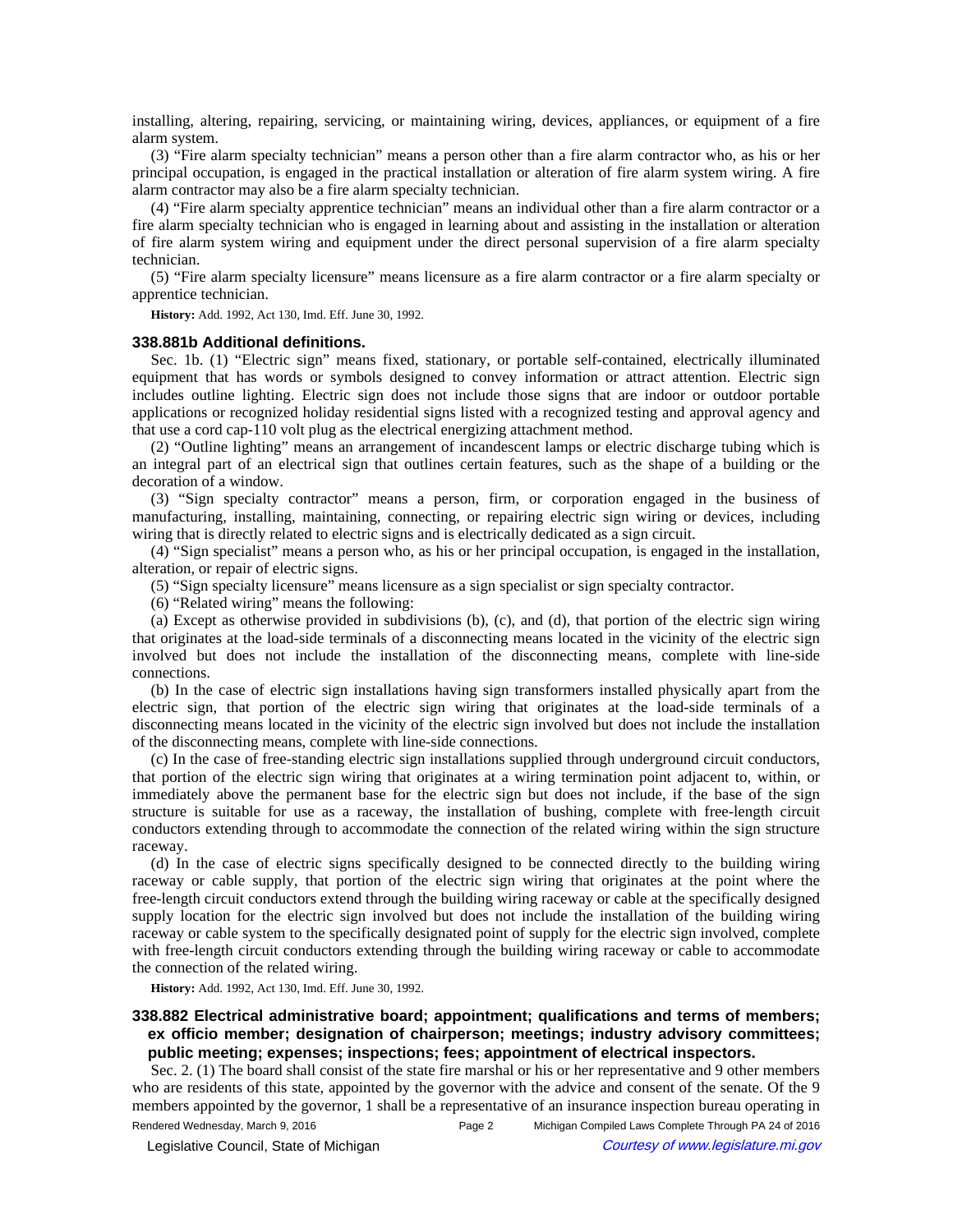this state, 1 shall be a representative of an electrical energy supply agency operating in this state, 1 shall be an electrical contractor operating in this state, 1 shall be a master electrician serving as a supervisor, 1 shall be an electrical journeyman, 1 shall be a chief electrical inspector of a municipality, 1 shall be a representative of distributors of electrical apparatus and supplies, 1 shall be a representative of manufacturers primarily and actively engaged in producing material fittings, devices, appliances, fixtures, apparatus, and similar products, used as a part of, or in connection with, an electrical installation, and 1 shall be representative of the general public. The director of the department of labor and economic growth, or the authorized representative of the director, shall be an ex officio member of the board without vote. Each appointment made before January 1, 2007 shall be for a term of 3 years. Each appointment made after December 31, 2006 shall be for 4 years. The members of the board shall hold regular meetings 4 times a year. Before January 1, 2007, the members of the board annually shall elect a chairperson. After December 31, 2006, the governor shall designate a member of the board to serve as its chairperson at the pleasure of the governor and the members of the board may annually elect a vice-chairperson. A special meeting may be called by the chairperson or upon written request of 4 members.

(2) The board may establish industry advisory committees as the board deems advisable to consider issues and prepare recommendations to the board regarding policy, regulation, and implementation of this act.

(3) The business that the board may perform shall be conducted at a public meeting of the board held in compliance with the open meetings act, 1976 PA 267, MCL 15.261 to 15.275. Public notice of the time, date, and place of the meeting shall be given in the manner required by the open meetings act, 1976 PA 267, MCL 15.261 to 15.275.

(4) Each of the 9 members of the board appointed by the governor shall be entitled to actual and necessary expenses incurred in the performance of his or her duties as a member of the board, subject to available appropriations.

(5) In a political subdivision where this act applies, the board may inspect electrical wiring and its installation, and shall fix the fees for the inspection at rates not higher than the average rates for similar inspections charged by the 3 highest populated cities in this state. The director of the department of labor and economic growth shall appoint electrical inspectors from the state civil service commission's eligible register.

History: 1956, Act 217, Eff. Aug. 11, 1956;—Am. 1957, Act 205, Imd. Eff. June 4, 1957;—Am. 1960, Act 94, Eff. Aug. 17, 1960;— Am. 1966, Act 220, Eff. Mar. 10, 1967;—Am. 1974, Act 278, Imd. Eff. Oct. 14, 1974;—Am. 1976, Act 380, Imd. Eff. Dec. 28, 1976;— Am. 1977, Act 173, Imd. Eff. Nov. 17, 1977;—Am. 1992, Act 130, Imd. Eff. June 30, 1992;—Am. 2006, Act 196, Imd. Eff. June 19, 2006.

**Compiler's note:** For transfer of member of electrical administrative board appointed by director of department of state police to the director of the department of labor and economic growth, see E.R.O. No. 2003-1, compiled at MCL 445.2011.

**Transfer of powers:** See MCL 16.427.

# **338.883 Licenses and certificates; orders and rules; fees; expiration and renewal of license; reinstatement of void license; receipt of completed application; issuance of license within certain period of time; report; examinations; annual report; waiver of fee; "completed application" defined.**

Sec. 3. (1) The department of licensing and regulatory affairs shall grant licenses and certificates under this act to qualified applicants, issue orders and promulgate rules necessary for the enforcement and administration of this act, and enforce and administer this act. The rules shall be promulgated pursuant to the administrative procedures act of 1969, 1969 PA 306, MCL 24.201 to 24.328.

(2) The examination fee for licensure of any of the following is \$25.00 if paid after September 30, 2019 and \$100.00 if paid on or before September 30, 2019:

(a) Master electrician.

(b) Electrical contractor.

(c) Electrical journeyman.

(d) Fire alarm contractor.

(e) Fire alarm specialty technician.

(f) Sign specialty contractor.

(g) Sign specialist.

(3) The fee for an initial license, an apprentice electrician registration, or renewal of a license relating to electricians is as follows:

(a) If paid after September 30, 2019:

|  | $(i)$ Master electrician \$25.00    |  |
|--|-------------------------------------|--|
|  | $(ii)$ Electrical journeyman 20.00  |  |
|  | $(iii)$ Apprentice electrician 5.00 |  |

Rendered Wednesday, March 9, 2016 Page 3 Michigan Compiled Laws Complete Through PA 24 of 2016 © Legislative Council, State of Michigan Council Courtesy of www.legislature.mi.gov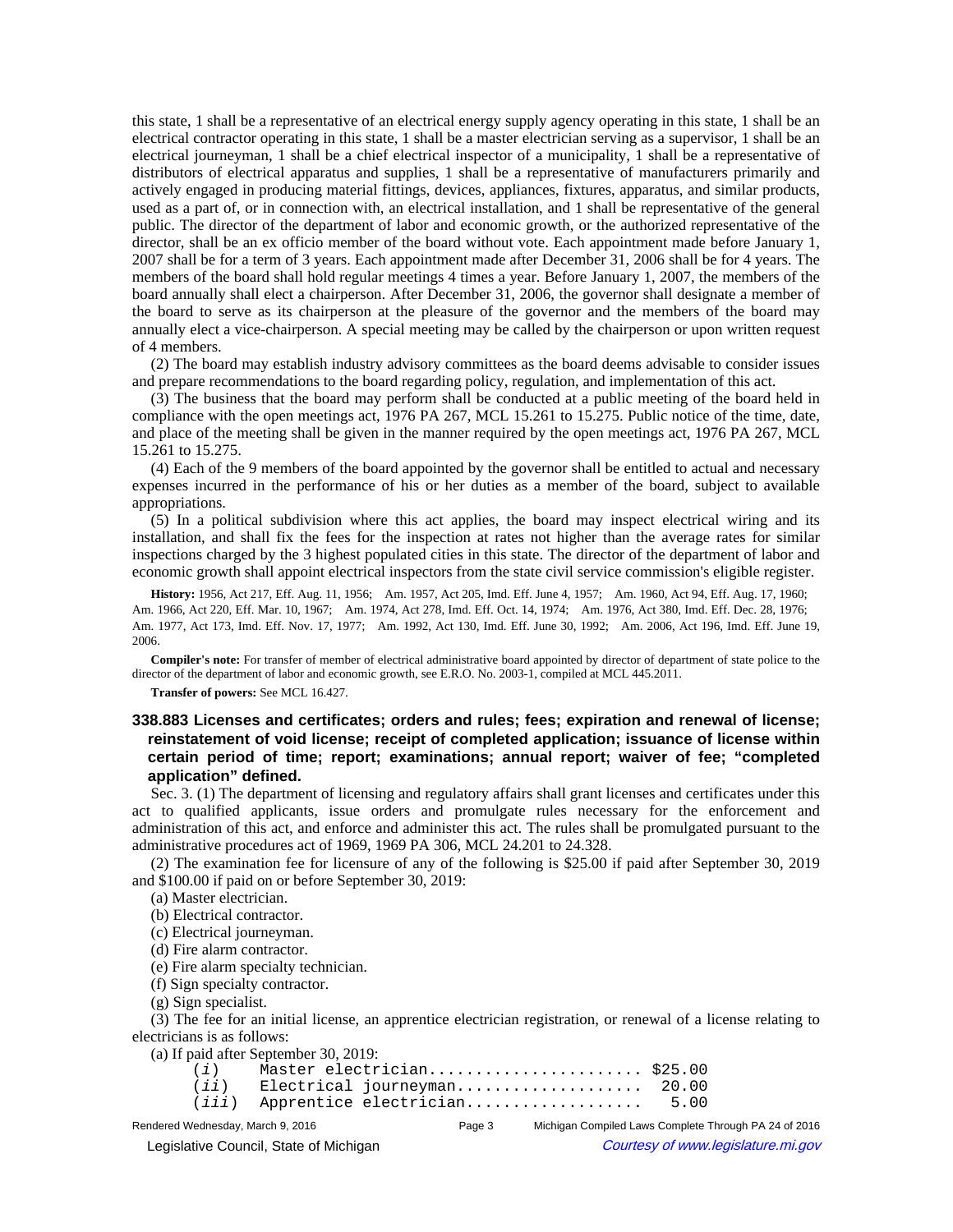(b) If paid on or before September 30, 2019:

| (i) | Master electrician \$50.00           |  |
|-----|--------------------------------------|--|
|     | (ii) Electrical journeyman 40.00     |  |
|     | $(iii)$ Apprentice electrician 15.00 |  |

(4) The fee for an initial fire alarm specialty technician license, a fire alarm specialty apprentice technician registration, or renewal of a license or registration is as follows:

(a) If paid after September 30, 2019:

| (i)  | Fire alarm specialty technician \$25.00       |      |
|------|-----------------------------------------------|------|
| (ij) | Fire alarm specialty apprentice               |      |
|      | technician                                    | 5.00 |
|      | (b) If paid on or before September 30, 2019:  |      |
|      | $(i)$ Fire alarm specialty technician \$50.00 |      |
|      | $(iii)$ Fire alarm specialty apprentice       |      |
|      |                                               |      |

(5) The fee for an initial sign specialist license or renewal of a sign specialist license is \$20.00 if paid after September 30, 2019 and \$40.00 if paid on or before September 30, 2019.

(6) An apprentice electrician or specialty apprentice technician registration expires on August 31 of each year and is renewable within 30 days after that date if a renewal fee is paid. The amount of the fee is \$10.00 if paid after September 30, 2019 and \$15.00 if paid on or before September 30, 2019. An applicant shall submit proof of a sponsoring employer for initial or renewal registration.

(7) Except as otherwise provided in subsection (8), a license issued under this act expires on December 31 of each year and is renewable not more than 60 days after that date if an application is submitted and the appropriate fee is paid. After March 1 of each year or after March 1 of the renewal year in the case of electrical contractors, fire alarm contractors, or sign specialty contractors, a license that is not renewed is void and may only be reinstated if an application for reinstatement is submitted and the appropriate license fee for the appropriate class is paid.

(8) A license for an electrical contractor, fire alarm contractor, or sign specialty contractor expires December 31 of every third year. A license for an electrical contractor, fire alarm contractor, or sign specialty contractor is renewable not later than on March 1 every third year by submitting an application and paying 1 of the following amounts:

(a) A fee of \$200.00 if paid after September 30, 2019 and \$300.00 if paid on or before September 30, 2019 by electrical contractors and fire alarm contractors.

(b) A fee of \$120.00 if paid after September 30, 2019 and \$200.00 if paid on or before September 30, 2019 by sign specialty contractors.

(9) If a person applying for an initial or reinstatement contractor's license at a time other than between December 31 and March 1 of the year in which the department issues renewal licenses, the department of licensing and regulatory affairs shall compute and charge the 3-year license fee described in subsection (8) on a yearly pro rata basis beginning in the year of the application until the last year of the 3-year license cycle.

(10) The department of licensing and regulatory affairs shall issue an initial or renewal license for an electrical contractor, fire alarm contractor, or sign specialty contractor not later than 90 days after the applicant files a completed application. The date of filing of the application is considered the date the application is received by any agency or department of this state. If the application is considered incomplete by the department of licensing and regulatory affairs, the department of licensing and regulatory affairs shall notify the applicant in writing, or make the information electronically available to the applicant, within 30 days after the date of filing of the incomplete application, describing the deficiency and requesting the additional information. The 90-day period is tolled from the date of notification by the department of licensing and regulatory affairs of a deficiency until the date the requested information is received by the department of licensing and regulatory affairs. The determination of the completeness of an application does not operate as an approval of the application for the license and does not confer eligibility of an applicant determined otherwise ineligible for issuance of a license.

(11) If the department of licensing and regulatory affairs fails to issue or deny a license within the time required by this section, the department of licensing and regulatory affairs shall return the license fee and shall reduce the license fee for the applicant's next renewal application, if any, by 15%. The failure to issue a license within the time required under this section does not allow the department of licensing and regulatory affairs to otherwise delay the processing of the application, and the department shall place that application, when completed, in sequence with other completed applications received at that same time. The department of licensing and regulatory affairs shall not discriminate against an applicant in the processing of the application based on the fact that the license fee was refunded or discounted under this subsection.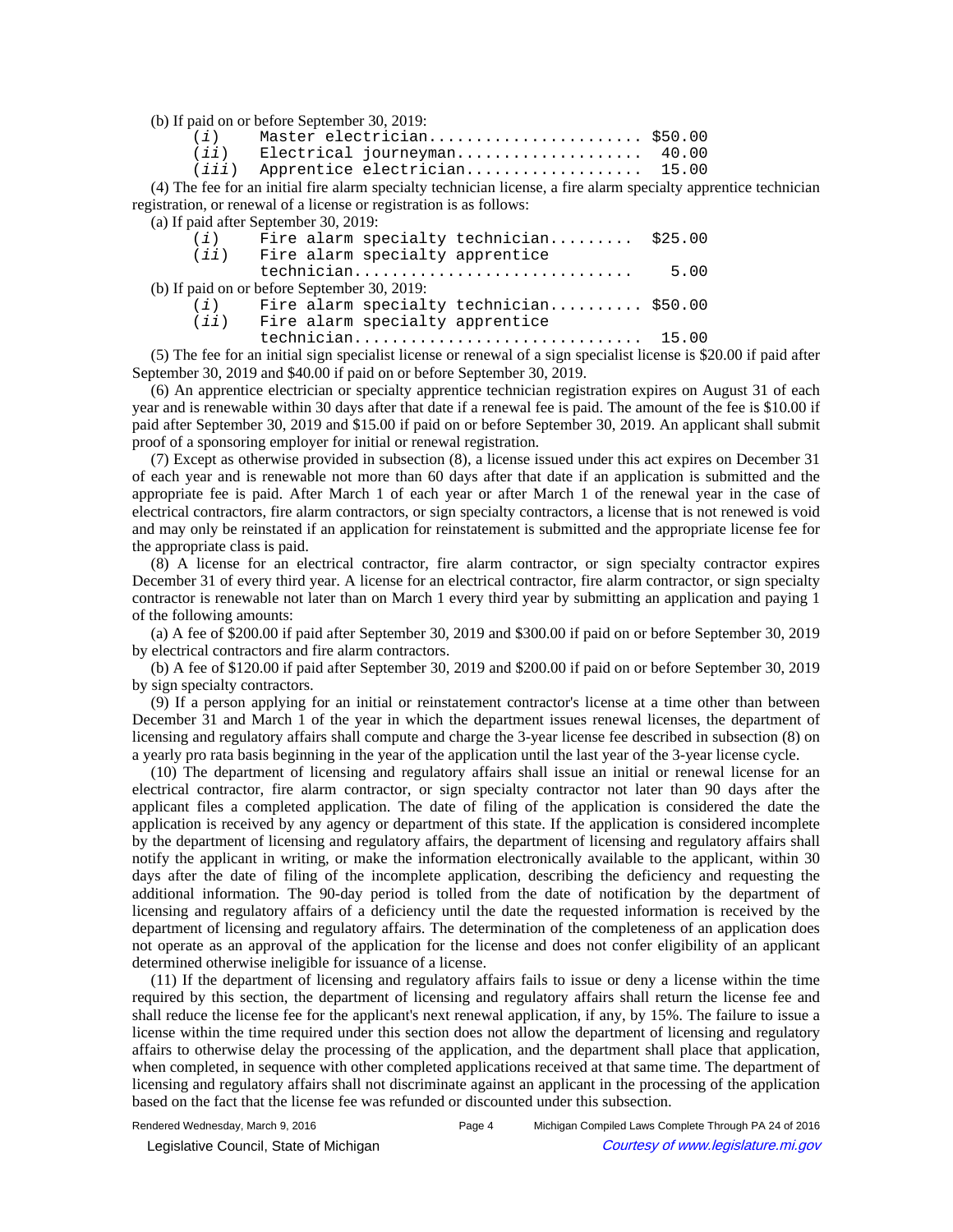(12) The director of the department of licensing and regulatory affairs shall submit a report by December 1 of each year to the standing committees and appropriations subcommittees of the senate and house of representatives concerned with occupational issues. The director shall include all of the following information in the report concerning the preceding fiscal year:

(a) The number of initial and renewal applications the department received and completed within the 90-day time period described in subsection (10).

(b) The number of applications denied by the department.

(c) The number of applicants that were not issued a license within the 90-day time period and the amount of money returned to licensees under subsection (11).

(13) The board shall provide for the examinations required under sections 3b to 3k. The board and department of licensing and regulatory affairs, acting jointly, may develop an examination or contract for the use of an examination developed by another governmental subdivision or any other entity, including, but not limited to, the national assessment institute, that the department of licensing and regulatory affairs and the board, acting jointly, review and determine is designed to test the qualifications and competency of applicants seeking a license under this act. All of the following apply to the examinations described in this subsection:

(a) The examination for electrical journeymen under section 3d and master electricians under section 3c shall include, but not be limited to, questions designed to test an individual's knowledge of this act, any rules promulgated under this act, the Stille-DeRossett-Hale single state construction code act, any code adopted under section 4 of that act, MCL 125.1504, any code adopted under section 8a of that act, MCL 125.1508a, and the theory relative to those codes.

(b) The examination for electrical contractors under section 3b shall include, but not be limited to, questions designed to test an individual's knowledge of this act, any rules promulgated under this act, the Stille-DeRossett-Hale single state construction code act, and the administration and enforcement procedures of any code adopted under section 8a of that act, MCL 125.1508a.

(c) The examination for fire alarm specialty licenses under section 3f, 3g, or 3h shall include questions designed to test an individual's knowledge of this act, any rules promulgated under this act, and the Stille-DeRossett-Hale single state construction code act, as relating to fire alarm systems. The board and department of licensing and regulatory affairs, acting jointly, may require, as a condition for licensure, certification of the applicant in the field of fire alarm systems technology by the national institution for certification in engineering technology or equivalent certification as determined by the board.

(d) The examination for sign specialty licenses under section 3j or 3k shall include, but not be limited to, questions designed to test an individual's knowledge of this act and any rules promulgated under this act relating to electric signs and applicable sections of the code.

(e) Examinations shall be offered at locations throughout the state as determined by the board. The department of licensing and regulatory affairs in consultation with the board may designate a person to give the examination at any location. Copies of examinations developed by a governmental subdivision shall be presented for board approval, shall remain the property of the governmental subdivision, and shall be returned to that governmental subdivision without having been copied or reproduced in any manner.

(14) The department of licensing and regulatory affairs shall annually submit to the members of the legislature a comprehensive report detailing the expenditure of the additional money resulting from the 1989 amendatory act that increased the fees contained in this section.

(15) The department of licensing and regulatory affairs shall waive any fee otherwise required under this section if the person responsible for paying the fee meets any of the following:

(a) If the person is an individual, he or she is, and provides proof satisfactory to the department that he or she is, an honorably discharged veteran of the armed forces of the United States.

(b) If the person is a nonprofit corporation organized on a membership or directorship basis, a majority of the members or directors, as applicable, are, and the person provides proof satisfactory to the department that a majority of the members or directors are, honorably discharged veterans of the armed forces of the United States.

(c) If the person is not an individual or a nonprofit corporation described in subdivision (b), a majority of the shares or other ownership interests of the person are, and the person provides proof satisfactory to the department that those interests are, held by 1 or more honorably discharged veterans of the armed forces of the United States.

(16) As used in this section, "completed application" means an application that is complete on its face and submitted with any applicable licensing fees and any other information, records, approval, security, or similar item required by law or rule from a local unit of government, a federal agency, or a private entity but not from another department or agency of this state.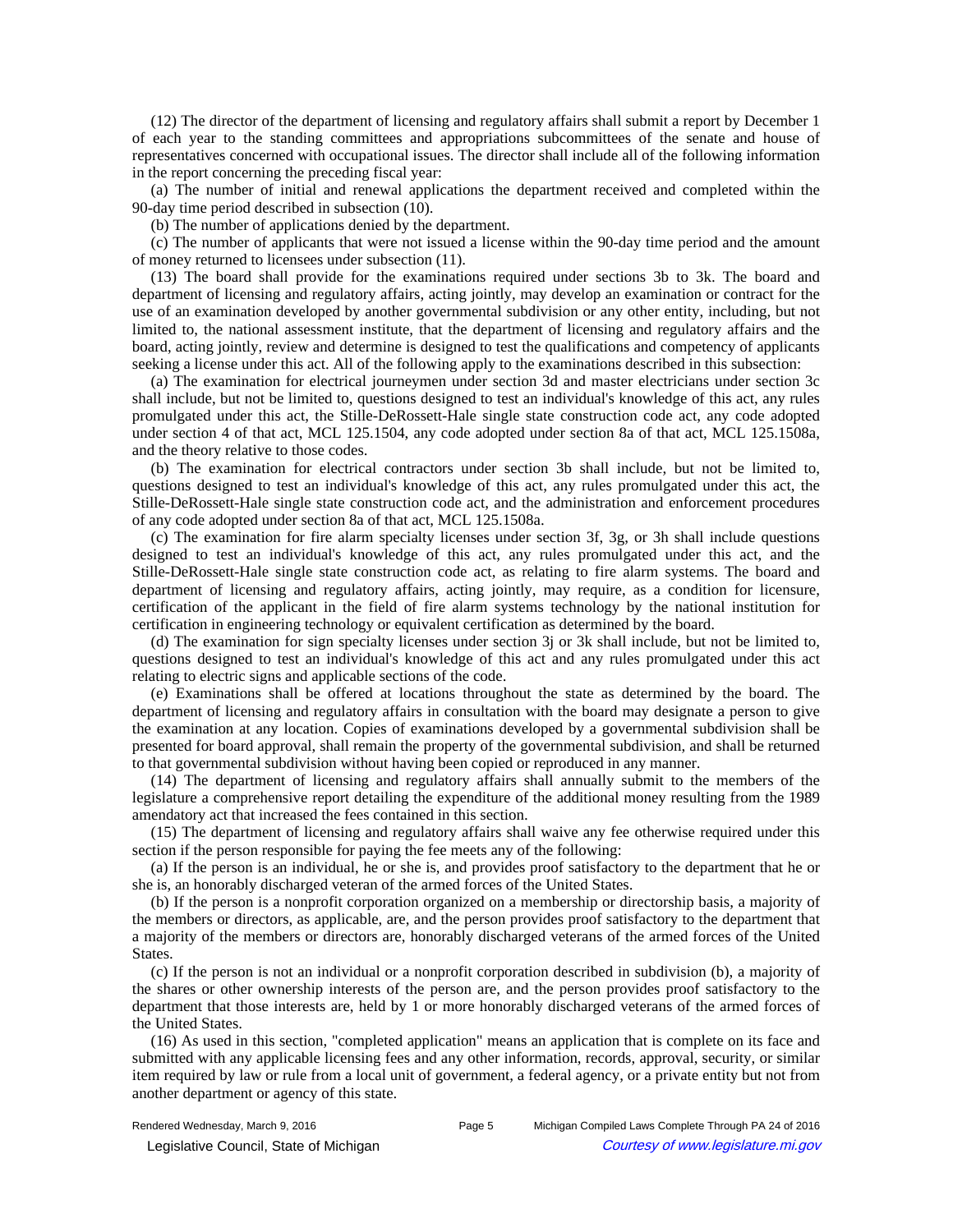History: 1956, Act 217, Eff. Aug. 11, 1956;—Am. 1960, Act 94, Eff. Aug. 17, 1960;—Am. 1966, Act 220, Eff. Mar. 10, 1967;— Am. 1976, Act 380, Imd. Eff. Dec. 28, 1976;—Am. 1978, Act 414, Imd. Eff. Sept. 28, 1978;—Am. 1982, Act 28, Imd. Eff. Mar. 10, 1982;—Am. 1982, Act 430, Imd. Eff. Dec. 29, 1982;—Am. 1989, Act 104, Eff. Oct. 1, 1989;—Am. 1990, Act 246, Eff. Mar. 28, 1991; —Am. 1992, Act 130, Imd. Eff. June 30, 1992;—Am. 1997, Act 120, Imd. Eff. Oct. 24, 1997;—Am. 2004, Act 275, Imd. Eff. July 23, 2004;—Am. 2008, Act 371, Imd. Eff. Dec. 23, 2008;—Am. 2012, Act 313, Imd. Eff. Oct. 1, 2012;—Am. 2015, Act 63, Eff. Oct. 1, 2015.

**Administrative rules:** R 338.1001 et seq. of the Michigan Administrative Code.

#### **338.883a Applicant for licensure; conditions for sitting for examination.**

Sec. 3a. An applicant for licensure under this act may sit for an examination upon the applicant doing all of the following:

(a) Filing a completed application form provided by the department of labor for the particular class of electrician licensure, fire alarm specialty licensure, or sign specialty licensure.

(b) Paying the examination fee prescribed in section 3.

(c) Establishing, in a manner satisfactory to the board, the experience requirement or an equivalent of that experience requirement for the particular class of licensure by use of a notarized statement from current and past employers.

(d) In the case of a fire alarm specialty license, establishing, in a manner satisfactory to the board, the certification level under the standards of the national institute for certification in engineering technology, or the equivalent as determined by the board, at the level required for the particular class of fire alarm specialty licensure, subject to section 5(3).

History: Add. 1990, Act 246, Eff. Mar. 28, 1991;-- Am. 1992, Act 130, Imd. Eff. June 30, 1992.

#### **338.883b Electrical contractor's license; requirements.**

Sec. 3b. The department of energy, labor, and economic growth shall issue an electrical contractor's license to a person who does all of the following:

(a) Holds a master electrician's license or has at least 1 master electrician residing in this state who is in his or her full-time employ. That master electrician shall be actively in charge of and responsible for code compliance of all installations of electrical wiring and equipment.

(b) Files a completed application on a form provided by the department of energy, labor, and economic growth.

(c) Pays the examination fee and passes an examination provided for by the board and the department of energy, labor, and economic growth.

(d) Pays the license fee prescribed in section 3.

History: Add. 1990, Act 246, Eff. Mar. 28, 1991;-- Am. 2010, Act 148, Imd. Eff. Aug. 23, 2010.

# **338.883c Master electrician's license; requirements; failure to pass examination; condition of renewal; license limitation.**

Sec. 3c. (1) The department of labor shall issue a master electrician's license to a person not less than 22 years of age who does all of the following:

(a) Files a completed application form provided by the department of labor.

(b) Pays the examination fee prescribed in section 3 and passes an examination provided for by the board and the department of labor.

(c) Pays the license fee prescribed in section 3.

(d) Has not less than 12,000 hours of experience obtained over a period of not less than 6 years related to electrical construction, the maintenance of buildings, or electrical wiring or equipment under the supervision of a master electrician.

(e) Has held an electrical journeyman's license for not less than 2 years.

(2) Upon failure to pass the master electrician examination 2 times within a period of 2 years, an applicant shall be ineligible to sit for another examination until a period of not less than 1 year from the date of failure of the second examination, at which time he or she shall present to the board proof of the successful completion of a course on code, electrical fundamentals, or electrical theory, approved by the board, in order to become eligible to again sit for an examination.

(3) As a condition of renewal of a master electrician's license, the master electrician shall demonstrate the successful completion of a course, approved by the board, concerning any update or change in the code within 12 months after the update or change in that code. This requirement applies only during or after those years that the code is updated or changed.

(4) A holder of a master electrician's license shall not qualify for more than 1 electrical contractor's license. **History:** Add. 1990, Act 246, Eff. Mar. 28, 1991.

Rendered Wednesday, March 9, 2016 Page 6 Michigan Compiled Laws Complete Through PA 24 of 2016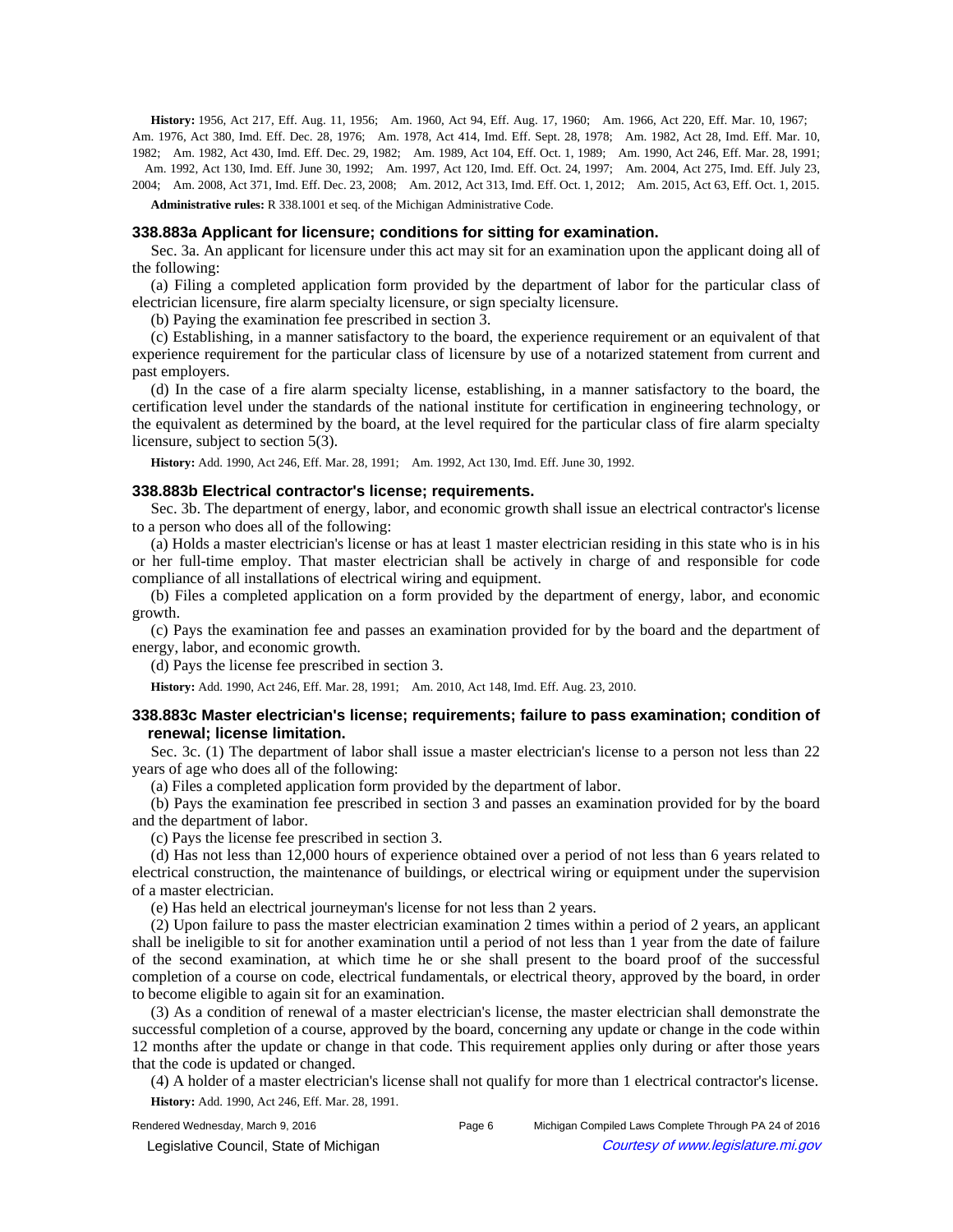# **338.883d Electrical journeyman's license; requirements; affidavit stating amount of experience; failure to pass examination; condition of renewal; "armed forces" defined.**

Sec. 3d. (1) The department of licensing and regulatory affairs shall issue an electrical journeyman's license to any individual who is at least 20 years of age and who does all of the following:

(a) Files a completed application form provided by the department of licensing and regulatory affairs.

(b) Pays the examination fee required under section 3 and passes an examination provided for by the board and the department of licensing and regulatory affairs.

(c) Pays the license fee required under section 3.

(d) Meets either of the following:

(*i*) Has at least 8,000 hours of experience obtained over a period of at least 4 years related to electrical construction or maintenance of buildings or electrical wiring or equipment under the direct supervision of an individual licensed under this act.

(*ii*) While on active duty as a member of the armed forces, served as an interior electrician or in an equivalent job classification; was honorably discharged from that military service in the 1-year period preceding the date the license application is filed; and has, and provides with his or her application an affidavit signed by a commanding officer, supervisor, or military superior with direct knowledge of the applicant's service that states that he or she has, at least 8,000 hours of entry-level experience in and basic knowledge of each of the following:

(A) General knowledge of the electrical trade, including terminology and the ability to make practical calculations.

(B) The determination of system and circuit grounding and design and use requirements for grounding, including choosing proper size grounding conductors.

(C) Knowledge of circuit classifications and ratings and design and use requirements for circuits, including branch circuit loads.

(D) The determination of ampacity, type of insulation, usage requirements, methods of installation, protection, support, and termination.

(E) Knowledge regarding the installation of motors and control circuits.

(F) The calculation of electrical loads and determination of proper size, rating, and type of service and feeder conductors.

(G) Knowledge regarding fuses, circuit breakers, and all types of protective devices for conductors and equipment.

(H) Knowledge of all types of raceways and their uses, including determining proper size, conductor fill, support, and methods of installation.

(I) Knowledge of circuits and equipment characterized by usage and electrical power limitations, including differentiating them from electric light and power circuits.

(J) Knowledge of all types and applications of lighting fixtures, ratings, requirements for occupancies, special provisions, and clearances.

(2) If an applicant who otherwise meets the requirements of subsection  $(1)(d)(ii)$  has not attained 8,000 hours of entry-level experience or does not have basic knowledge in each of the areas described in subsection  $(1)(d)(ii)(A)$  to (J), he or she may provide with his or her application an affidavit signed by a commanding officer, supervisor, or military superior with direct knowledge of the applicant's service that states the amount of experience the applicant has attained and of which of the areas described in subsection  $(1)(d)(ii)(A)$  to  $(J)$ the applicant has basic knowledge, and the department may in its discretion grant the applicant credit toward the 8,000-hour experience requirement of subsection  $(1)(d)(i)$  based on the applicant's experience.

(3) If an applicant fails to pass the electrical journeyman examination 2 times within a period of 2 years, the applicant is ineligible to sit for another examination until a period of at least 1 year after the date of failure of the second examination, at which time he or she must present to the board proof of the successful completion of a course on code, electrical fundamentals, or electrical theory, approved by the board, in order to again become eligible to sit for an examination.

(4) As a condition of renewal of an electrical journeyman's license, the electrical journeyman shall demonstrate the successful completion of a course, approved by the board, concerning any update or change in the code within 12 months after the update or change in that code. This requirement applies only during or after those years that the code is updated or changed.

(5) As used in this section, "armed forces" means that term as defined in section 2 of the veteran right to employment services act, 1994 PA 39, MCL 35.1092.

History: Add. 1990, Act 246, Eff. Mar. 28, 1991;-- Am. 2012, Act 379, Imd. Eff. Dec. 19, 2012.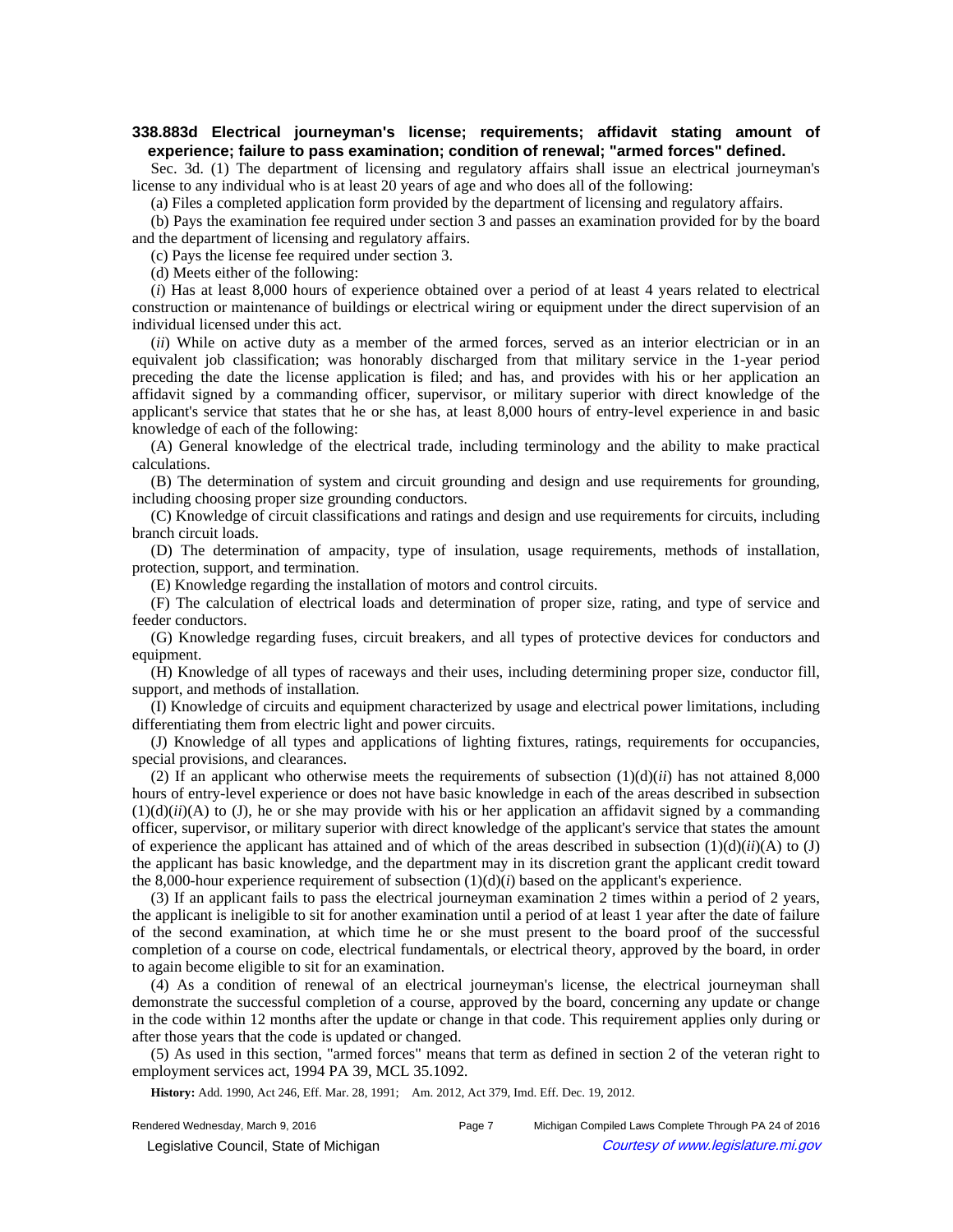# **338.883e Apprentice electrician; registration; form; certificate of registration; apprenticeship training program; apprentice electrician ratio.**

Sec. 3e. (1) An individual employed as an apprentice electrician shall register with the board on a form provided by the board within 30 days after employment.

(2) The department of labor shall issue a certificate of registration to a person seeking registration upon satisfactory proof of the person's participation in a bona fide apprenticeship training program approved by the board. This program shall be equivalent to the requirements of those imposed by the United States department of labor bureau of apprenticeship and training, subject to subsection (3).

(3) Except as otherwise provided in subsection (4), the ratio of electrical journeymen or master electricians to registered apprentice electricians shall be on the basis of 1 electrical journeyman or master electrician to 1 registered apprentice electrician. The department of labor or an enforcing agency shall enforce the ratio on a jobsite basis.

(4) Notwithstanding subsection (3), in the case of a residential single family dwelling or a multifamily dwelling not exceeding 8 units per building, the department of labor or an enforcing agency shall enforce the apprentice electrician ratio on the basis of 1 electrical journeyman or master electrician to 2 registered apprentice electricians on a jobsite basis.

**History:** Add. 1990, Act 246, Eff. Mar. 28, 1991.

### **338.883f Fire alarm contractor's license requirements.**

Sec. 3f. Subject to section 5(3), the department of labor shall issue a fire alarm contractor's license to a person who does all of the following:

(a) Holds a fire alarm specialty technician's license or has not less than 1 fire alarm specialty technician residing in this state who is in his or her full-time employ. The fire alarm specialty technician shall be actively in charge of and responsible for code compliance of all installations of fire alarm system wiring and equipment.

(b) Files a completed application on a form provided by the department of labor.

(c) Pays the examination fee prescribed in section 3 and passes an examination provided for by the board and the department of labor.

(d) Pays the license fee prescribed in section 3.

**History:** Add. 1992, Act 130, Imd. Eff. June 30, 1992.

# **338.883g Fire alarm specialty technician's license requirements; renewal; qualifying for more than one license.**

Sec. 3g. (1) Subject to section 5(3), the department of labor shall issue a fire alarm specialty technician's license to a person not less than 20 years of age who does all of the following:

(a) Files a completed application form provided by the department of labor.

(b) Pays the examination fee prescribed in section 3 and passes an examination provided for by the board and the department of labor.

(c) Pays the license fee prescribed in section 3.

(d) Has certification by the national institute for certification in engineering technology as an associate engineering technician, level II, or the equivalent as determined by the board, in the field of fire alarm systems technology.

(2) As a condition of renewal of a fire alarm specialty technician's license, the fire alarm specialty technician shall demonstrate the successful completion of a course, approved by the board, concerning any update or change in the code relating to fire alarm systems within 12 months after the update or change in that code. This requirement applies only during or after those years that the code is updated or changed.

(3) A holder of a fire alarm specialty technician's license shall not qualify for more than 1 fire alarm contractor's license.

**History:** Add. 1992, Act 130, Imd. Eff. June 30, 1992.

# **338.883h Fire alarm specialty apprentice technician; registration requirements; ratio.**

Sec. 3h. (1) An individual employed as a fire alarm specialty apprentice technician shall register with the board on a form provided by the board within 30 days after employment.

(2) The department of licensing and regulatory affairs shall issue a certificate of registration to a person seeking registration if it receives satisfactory proof of the person's participation in a bona fide apprenticeship training program approved by the board.

(3) The ratio of fire alarm specialty technicians to registered fire alarm specialty apprentice technicians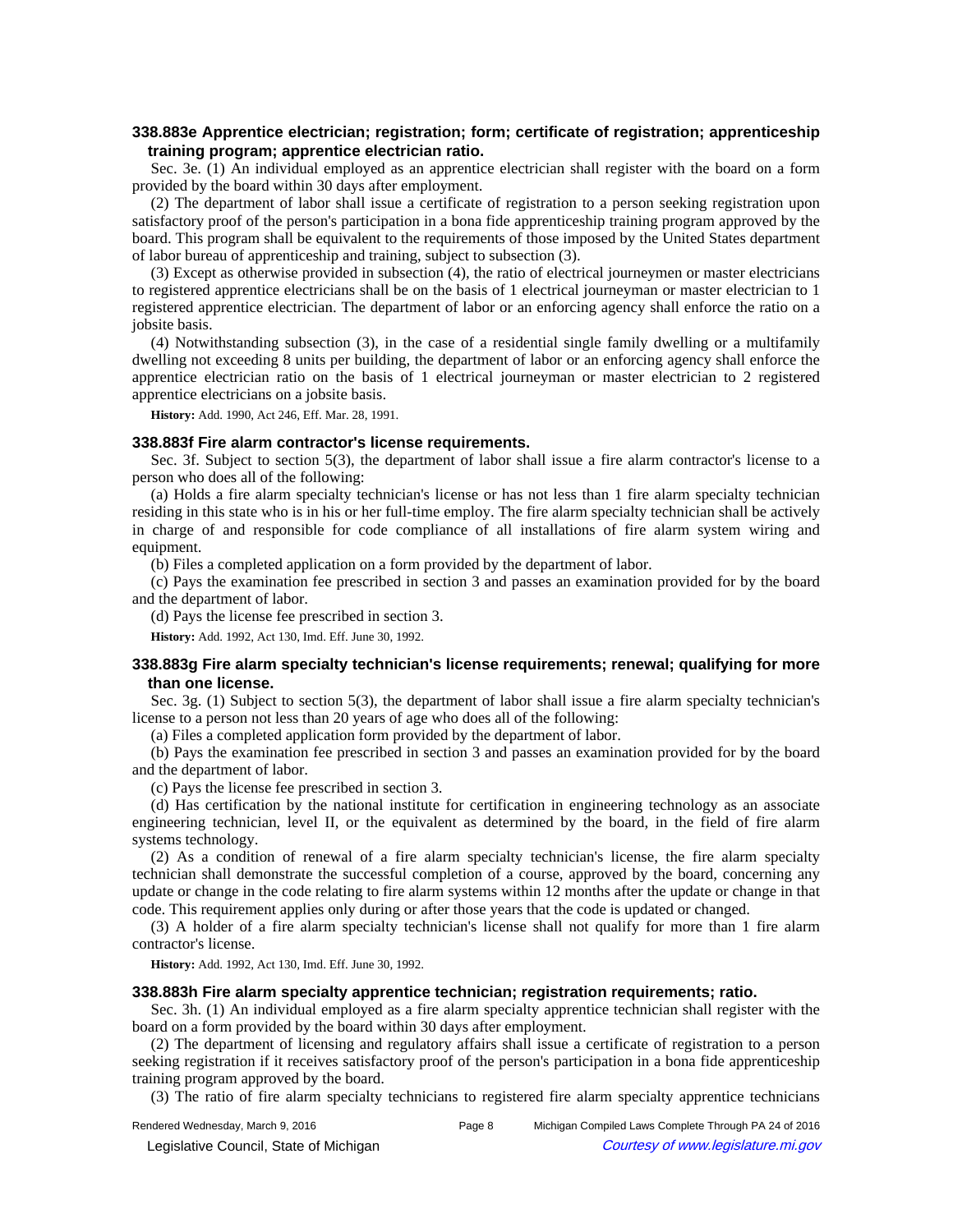shall be on the basis of 1 fire alarm specialty technician to 2 registered fire alarm specialty apprentice technicians. The department of licensing and regulatory affairs or an enforcing agency shall enforce the ratio on a jobsite basis.

History: Add. 1992, Act 130, Imd. Eff. June 30, 1992;—Am. 2013, Act 18, Imd. Eff. Apr. 23, 2013.

## **338.883i Specialty licenses not required.**

Sec. 3i. A person holding a valid electrical contractor's license, master electrician's license, electrical journeyman's license, or apprentice electrician's registration shall not be required to hold any specialty licenses in order to perform specialty installations.

**History:** Add. 1992, Act 130, Imd. Eff. June 30, 1992.

## **338.883j Sign specialty contractor's license requirements; license not required.**

Sec. 3j. (1) Subject to section 5(5) or (7), the department of labor shall issue a sign specialty contractor's license to a person who does all of the following:

(a) Holds a sign specialist's license or has not less than 1 sign specialist residing in this state who is in his or her full-time employ. The sign specialist shall be actively in charge of and responsible for code compliance of all installations, maintenance, connection, and repair of electric signs and related wiring.

(b) Files a completed application on a form provided by the department of labor.

(c) Pays the examination fee prescribed in section 3 and passes an examination provided for by the board and the department of labor.

(d) Pays the license fee prescribed in section 3.

(e) Provides evidence of public liability insurance coverage. The board shall promulgate rules pursuant to the administrative procedures act of 1969, Act No. 306 of the Public Acts of 1969, being sections 24.201 to 24.328 of the Michigan Compiled Laws, setting limits for the amount of coverage depending upon the type of application being utilized. Not later than 180 days after the 1992 amendatory act that added this section, the board shall submit these rules to the joint committee on administrative rules.

(2) A licensed electrical contractor shall not be required to have a sign specialty contractor's license to perform those installations.

**History:** Add. 1992, Act 130, Imd. Eff. June 30, 1992.

# **338.883k Sign specialist's license requirements; eligibility for retaking examination; license renewal; license not required.**

Sec. 3k. (1) Subject to section 5(6) or (7), the department of labor shall issue a sign specialist's license to a person not less than 18 years of age who does all of the following:

(a) Files a completed application form provided by the department of labor.

(b) Pays the examination fee prescribed in section 3 and passes an examination provided for by the board and the department of labor.

(c) Pays the license fee prescribed in section 3.

(d) Has not less than 4,000 hours of experience, obtained over a period of not less than 2 years, related to the manufacture, installation, maintenance, connection, or repair of electric signs and related wiring as verified by a contractor licensed under this act who is the current employer of the applicant. The hours of experience may be obtained from multiple employers, and equivalent education as determined by the board may be substituted for work experience.

(e) Demonstrates the successful completion of a course concerning the installation, maintenance, connection, or repair of electric signs and related wiring as contained in the sign electrician's workbook published by the American technical publishers, inc. or any other course designed to address the installation, maintenance, connection, or repair of electric signs and related wiring, as approved by the board.

(2) Upon failure to pass the sign specialist examination 2 times within a period of 2 years, an applicant shall be ineligible to sit for another examination until he or she presents to the board proof of the successful completion of a course on code and electrical fundamentals approved by the board, in order to become eligible again to sit for an examination.

(3) As a condition of renewal of a sign specialist's license, the sign specialist shall demonstrate the successful completion of a course, approved by the board, concerning any update or change in applicable sections of the code within 12 months after the update or change in that code. This requirement applies only during or after those years that the code is updated or changed.

(4) A licensed master electrician, journeyman electrician, or apprentice electrician shall not be required to have a sign specialist's license to perform those work activities.

**History:** Add. 1992, Act 130, Imd. Eff. June 30, 1992.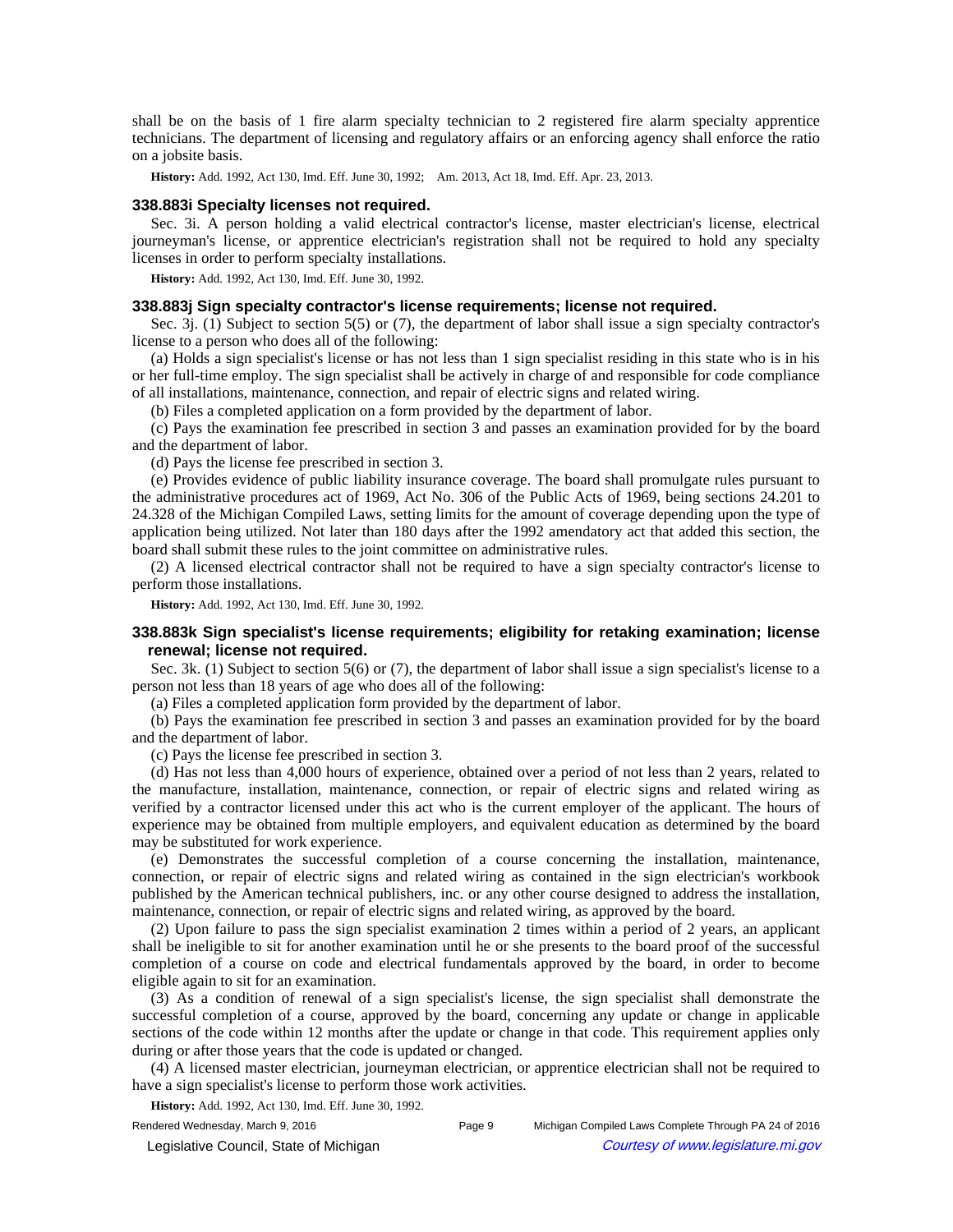#### **338.884 Repealed. 1990, Act 246, Eff. Mar. 28, 1991.**

**Compiler's note:** The repealed section pertained to standards for installation of electrical wiring and equipment.

## **338.885 Installation of electric wiring or electric signs; license required; exception; sign specialty licensure of person licensed in another state; "charitable organization" defined.**

Sec. 5. (1) Except as otherwise provided in section 7, a person, firm, or corporation shall not install any electric wiring, devices, appliances, or appurtenances for the generation, distribution, and utilization of electrical energy, within or on any building, structures, or properties, without being licensed. In a municipality where inspection service is provided, a permit shall be obtained from the board or municipality having jurisdiction. If the electric wiring, devices, appliances, or appurtenances are installed without compensation by a person licensed under this act for or on behalf of a charitable organization, the permit required under this subsection may be obtained by the owner of the property on which the work is performed.

(2) The charitable organization exception under subsection (1) applies only to the resconstruction, renovation, or remodeling of 1- to 4-family dwellings.

(3) Except as otherwise provided in section 7, a person, firm, or corporation shall not erect, install, alter, repair, service, or maintain fire alarm system wiring, devices, appliances, or equipment within a building or structure without being licensed under this act.

(4) Except as otherwise provided in section 7, a person, firm, or corporation shall not install, connect, repair, or maintain electric signs and related wiring without being licensed under this act.

(5) Notwithstanding any other provisions of this act and upon proper application and payment of the appropriate fees, the board and department of labor shall issue a license without examination to a person desiring sign specialty licensure who is licensed, registered, or otherwise regulated in another state if the board determines that the standards in the other state meet or exceed the standards imposed in this act.

(6) As used in this section, "charitable organization" means a not for profit tax-exempt religious, educational, or humane organization.

History: 1956, Act 217, Eff. Aug. 11, 1956;—Am. 1957, Act 205, Imd. Eff. June 4, 1957;—Am. 1960, Act 94, Eff. Aug. 17, 1960;— Am. 1966, Act 220, Eff. Mar. 10, 1967;—Am. 1992, Act 130, Imd. Eff. June 30, 1992;—Am. 1998, Act 302, Imd. Eff. July 28, 1998.

## **338.886 Application of act; standards for examination, licensing, and registration; local regulation, licensing, and registration; reciprocity.**

Sec. 6. (1) This act, except as otherwise provided for in this section, does not apply within the jurisdiction of a city, village, or township that adopts or has adopted an ordinance that provides standards for the examination and licensing of master electricians, electrical or specialty contractors, electrical journeymen, sign specialists, and fire alarm specialty technicians and the registration of apprentice electricians and fire alarm specialty apprentice technicians that are at least as stringent as those prescribed by this act; providing for enforcement that is substantially similar to this act; providing for civil and criminal penalties and a citation system for minor violations substantially similar to section 8c; providing for the issuance of an identification card that substantially complies with the requirements imposed in section 8c; and providing for the inspection of electrical wiring and equipment.

(2) This act shall not be construed as limiting the power of a municipality to enact an ordinance described in subsection (1), to provide for the licensing of persons as electrical or specialty contractors that have a place of business located in the municipality, or to provide for the licensing of journeymen electricians, sign specialists, or fire alarm specialty technicians who reside in the municipality except that the ordinance shall not require any of the following:

(a) The procurement of a license or permit to execute the classes of work specified in section  $7(3)(c)$ , (d), (e), and (f).

(b) The procurement of a permit by a provider to install, maintain, replace, or service any electrical wiring, equipment, or devices associated with a home monitoring system. As used in this subdivision and subdivision (c):

(*i*) "Home monitoring system" means a device or an assembly of equipment and devices that allows individuals to remotely monitor their home through audio, video, or sensor detection systems and that may allow them to remotely control the home's environment, including, but not limited to, controlling temperature, humidity, lighting, doors, or locks.

(*ii*) "Provider" means a system provider that is registered under the security alarm systems act, 2012 PA 580, MCL 338.2181 to 338.2187, or a security alarm system contractor that is licensed under the private security business and security alarm act, 1968 PA 330, MCL 338.1051 to 338.1092.

(c) The procurement of a license or permit by a provider to install, maintain, replace, or service a security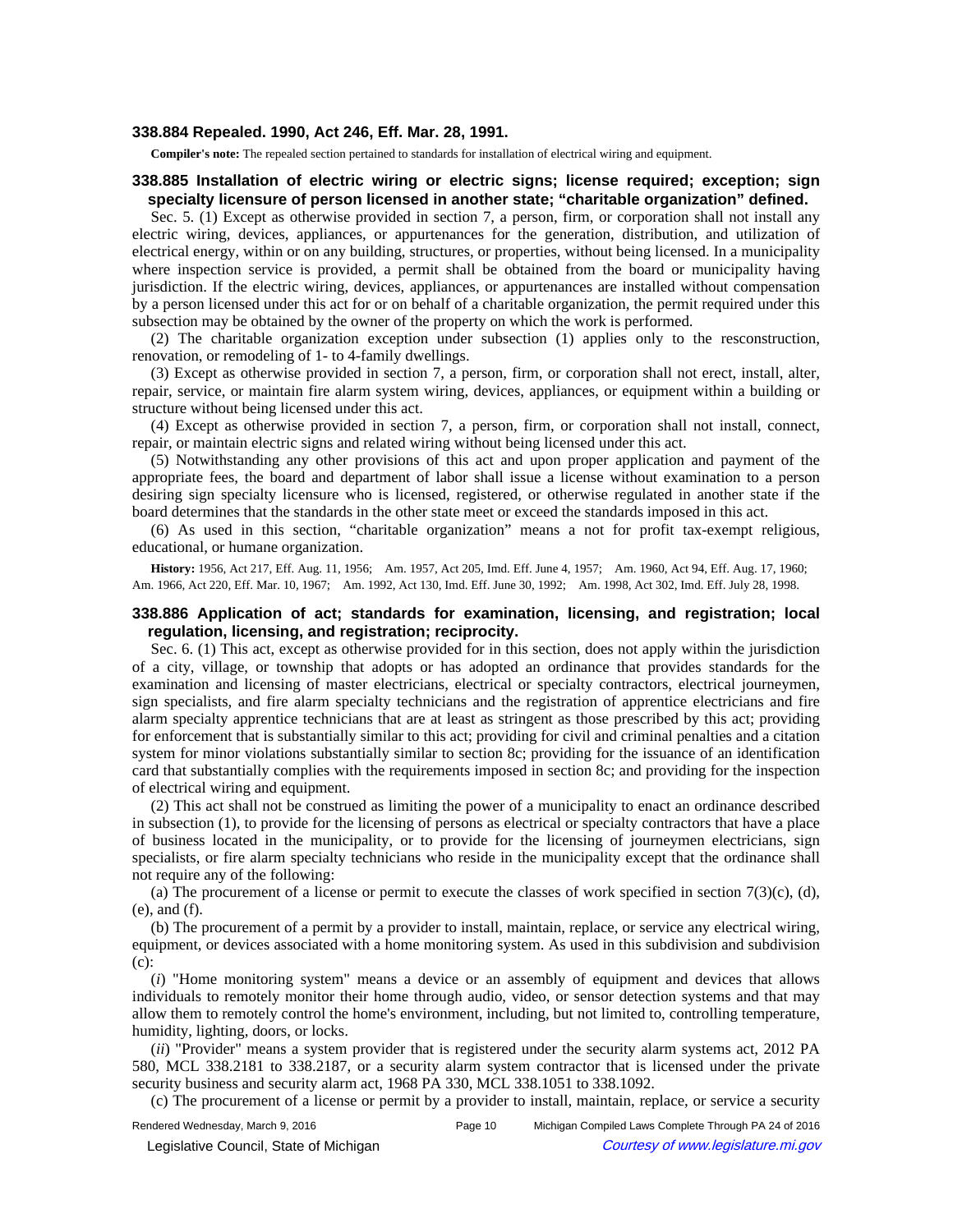alarm system. As used in this subdivision, "security alarm system" means that term as defined in section 2 of the security alarm systems act, 2012 PA 580, MCL 338.2182, or section 2 of the private security business and security alarm act, 1968 PA 330, MCL 338.1052.

(d) The procurement of public liability insurance in excess of the coverage required under this act.

(3) A license or registration issued by the board under this act and licenses issued by a municipality that have standards for licensing at least as stringent as those established by the board shall be recognized by all municipalities.

(4) A municipality that provides for electrical inspection by local ordinance may require all electrical or specialty contractors, sign specialists, fire alarm specialty technicians, and classes of electricians doing work in the municipality to register in accordance with its local ordinance.

(5) Municipal registration requirements shall be reciprocal between the municipalities and between municipalities and the board as to registration requirements and fees, except that licensed electrical journeymen, sign specialists, and fire alarm specialty technicians are not required to register to work in municipalities under the jurisdiction of the board. A municipality shall officially recognize a license or registration issued under this act for purposes of its ordinance.

History: 1956, Act 217, Eff. Aug. 11, 1956;—Am. 1957, Act 205, Imd. Eff. June 4, 1957;—Am. 1960, Act 94, Eff. Aug. 17, 1960;— Am. 1963, Act 187, Imd. Eff. May 15, 1963;—Am. 1966, Act 87, Eff. Mar. 10, 1967;—Am. 1966, Act 220, Eff. Mar. 10, 1967;—Am. 1969, Act 294, Eff. Mar. 20, 1970;—Am. 1974, Act 224, Imd. Eff. July 26, 1974;—Am. 1990, Act 246, Eff. Mar. 28, 1991;—Am. 1992, Act 130, Imd. Eff. June 30, 1992;--- Am. 2013, Act 69, Imd. Eff. June 25, 2013.

#### **338.886a Ordinance requiring application to and licensing by board.**

Sec. 6a. A municipality providing standards for electric wiring and making provisions for inspection and licensing in accordance with this act may require by ordinance that all electrical or specialty contractors, master electricians, fire alarm specialty technicians, sign specialists, and electrical journeymen coming within its licensing jurisdiction shall apply to and be licensed by the board in accordance with the rules and regulations of the board.

History: Add. 1966, Act 220, Eff. Mar. 10, 1967;-Am. 1990, Act 246, Eff. Mar. 28, 1991;-Am. 1992, Act 130, Imd. Eff. June 30, 1992.

## **338.887 Electrical contractor's license requirements; exceptions.**

Sec. 7. (1) Except as otherwise provided in this act or in subsection (3), a person shall not engage in the business of electrical contracting unless the person has received from the board or from the appropriate municipality an electrical contractor's license.

(2) Except as otherwise provided in this act or in subsection (3), an individual, other than an individual who is licensed under this act and employed by and working under the direction of a holder of an electrical contractor's license, shall not in any manner undertake to execute any electrical wiring.

(3) A license under this act is not required in the execution of the following classes of work:

(a) Minor repair work.

(b) The installation, alteration, repairing, rebuilding, or remodeling of elevators, dumbwaiters, escalators, or man lifts performed under a permit issued by an elevator inspection agency of this state or political subdivision of this state.

(c) The installation, alteration, or repair of electrical equipment and its associated wiring installed on the premises of consumers or subscribers by or for an electrical energy supply or communication agency for use by that agency in the generation, transmission, distribution, or metering of electrical energy or for the operation of signals or transmission of intelligence.

(d) The installation, alteration, or repair of electric wiring for the generation and primary distribution of electric current, or the secondary distribution system up to and including the meters, where that work is an integral part of the system owned and operated by an electric light and power utility in rendering its duly authorized service.

(e) Any work involved in the manufacture of electric equipment, including the testing and repairing of that manufactured equipment.

(f) The installation, alteration, or repair of equipment and its associated wiring for the generation or distribution of electric energy for the operation of signals or transmission of intelligence if that work is performed in connection with a communication system owned or operated by a telephone or telegraph company in rendering its authorized service as a telephone or telegraph company.

(g) Any installation, alteration, or repair of electrical equipment by a homeowner in a single family home and accompanying outbuildings owned and occupied or to be occupied by the individual who is performing the installation, alteration, or repair of electrical equipment.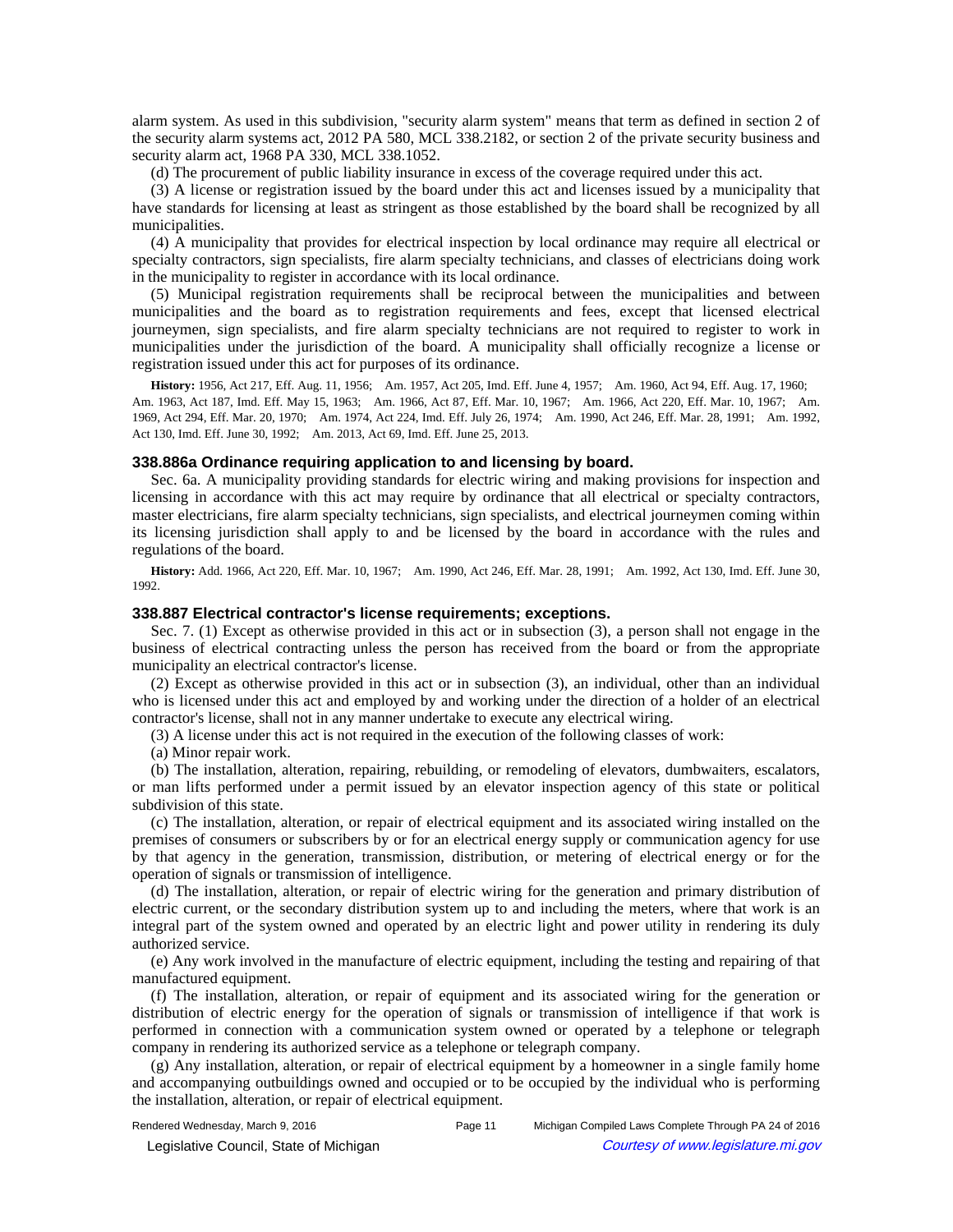(h) Any work involved in the use, maintenance, operation, dismantling, or reassembling of motion picture and theatrical equipment used in any building with approved facilities for entertainment or educational use and that has the necessary permanent wiring and floor and wall receptacle outlets designed for the proper and safe use of that theatrical equipment, but not including any permanent wiring.

(i) Work performed by a mechanical contractor licensed in a classification listed in section 6(3)(a), (b), (d), (e), and (f) of the Forbes mechanical contractors act, 1984 PA 192, MCL 338.976, a plumbing contractor licensed under the state plumbing act, 2002 PA 733, MCL 338.3511 to 338.3569, and employees of persons licensed under those acts, while performing maintenance, service, repair, replacement, alteration, modification, reconstruction, or upgrading of control wiring circuits and electrical component parts within existing mechanical systems defined in the mechanical and plumbing codes provided for in the Stille-DeRossett-Hale single state construction code act, 1972 PA 230, MCL 125.1501 to 125.1531, including, but not limited to, energy management systems, relays and controls on boilers, water heaters, furnaces, air conditioning compressors and condensers, fan controls, thermostats and sensors, and all interconnecting wiring associated with the mechanical systems in buildings which are on the load side of the unit disconnect, which is located on or immediately adjacent to the equipment, except for life safety systems wiring.

(j) Electrical wiring associated with the installation, removal, alteration, or repair of a water well pump on a single family dwelling to the first point of attachment in the house from the well, by a pump installer registered under part 127 of the public health code, 1978 PA 368, MCL 333.12701 to 333.12771.

(k) The installation, maintenance, or servicing of security alarm systems in a building or structure. As used in this subdivision, "security alarm system" means that term as defined in section  $6(2)(c)$ .

(*l*) The installation, maintenance, or servicing of listed residential and commercial lawn irrigation equipment, except any permanent wired connections exceeding 30 volts.

(m) The installation, maintenance, or servicing of listed landscape lighting systems and equipment, except any permanent wired connections exceeding 30 volts.

(n) The installation, alteration, maintenance, or repair of electric signs and related wiring by an unlicensed individual under the direct supervision of a licensed sign specialist except that the ratio of unlicensed individuals engaged in this activity shall not exceed 2 unlicensed individuals to 1 licensed sign specialist. An enforcing agency shall enforce this ratio on a jobsite basis.

(o) The construction, installation, maintenance, repair, and renovation of telecommunications equipment and related systems by a person that is primarily engaged in the telecommunications and related information systems industry. This exemption does not include the construction, installation, maintenance, repair, or renovation of a fire alarm system.

**History:** 1956, Act 217, Eff. Aug. 11, 1956;—Am. 1960, Act 94, Eff. Aug. 17, 1960;—Am. 1966, Act 220, Eff. Mar. 10, 1967;— Am. 1992, Act 27, Imd. Eff. Apr. 2, 1992;—Am. 1992, Act 130, Imd. Eff. June 30, 1992;—Am. 2002, Act 205, Imd. Eff. Apr. 29, 2002; Am. 2013, Act 69, Imd. Eff. June 25, 2013.

# **338.887a Electrical inspector; appointment and qualifications; requesting identification of licensee; registration.**

Sec. 7a. (1) A governmental subdivision shall appoint as an inspector an individual who shall be licensed as an electrical journeyman or master electrician.

(2) An electrical inspector may request that a person licensed under this act produce the identification card described in section 8c and not less than 1 piece of identification containing the individual's picture.

(3) An inspector shall register under the building officials and inspectors registration act, Act No. 54 of the Public Acts of 1986, being sections 338.2301 to 338.2313 of the Michigan Compiled Laws.

**History:** Add. 1990, Act 246, Eff. Mar. 28, 1991.

### **338.888, 338.888a Repealed. 1990, Act 246, Eff. Mar. 28, 1991.**

**Compiler's note:** The repealed sections pertained to municipalities not covered by act and to issuance of license without examination to residents of certain municipalities.

# **338.888b Investigations and hearings by department of energy, labor, and economic growth; report; grounds for proceeding against person; prohibited activity.**

Sec. 8b. (1) The department of energy, labor, and economic growth has the authority to investigate the activities of a person licensed or registered under this act that are related to the person's licensure or registration as an electrical or specialty contractor, master electrician, sign specialist, fire alarm specialty technician, electrical journeyman, fire alarm specialty apprentice technician, or apprentice electrician, which activities include, but are not limited to, the grounds described in subsection (2)(a) through (d). The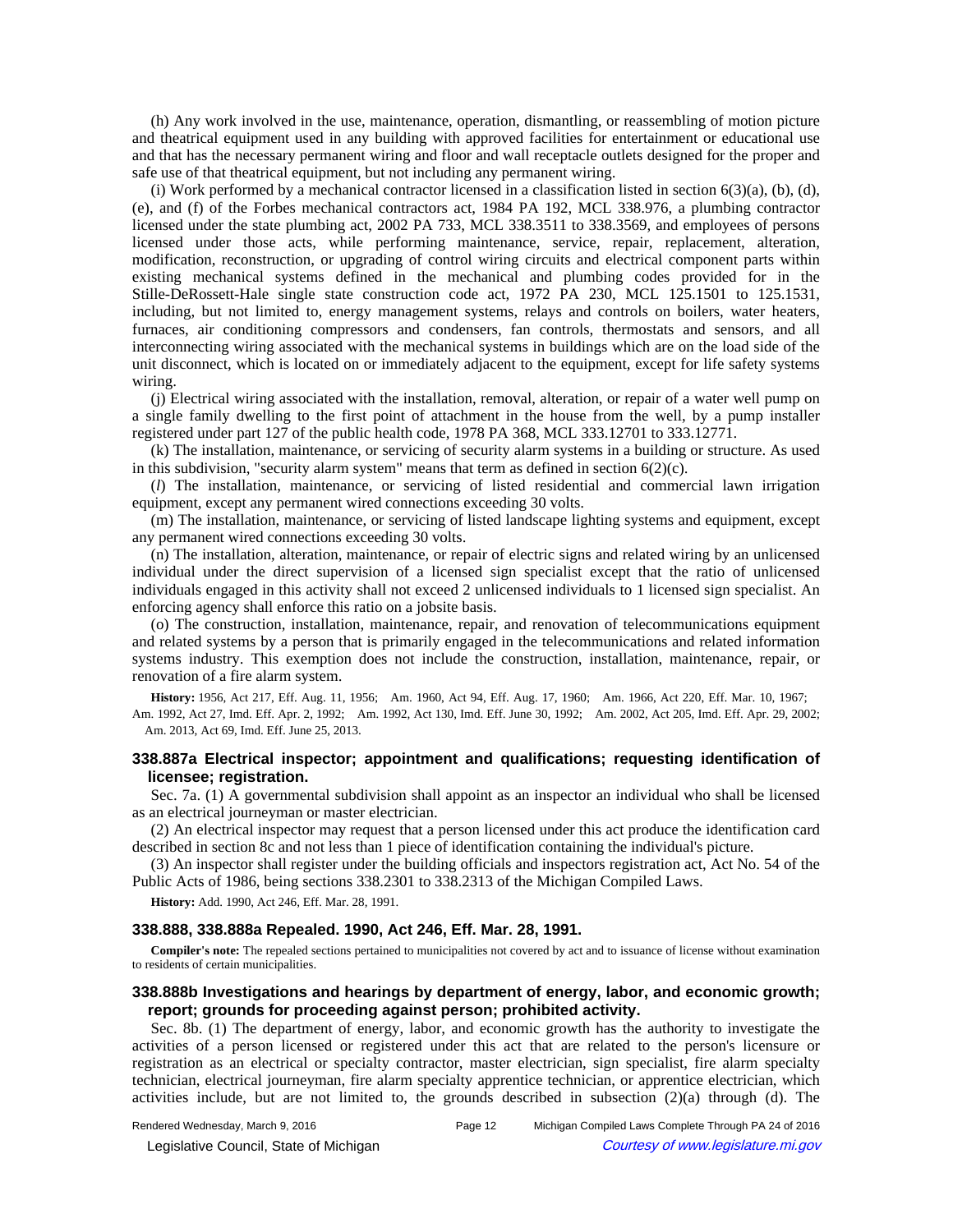department of energy, labor, and economic growth may hold hearings pursuant to the administrative procedures act of 1969, 1969 PA 306, MCL 24.201 to 24.328, and shall report its findings to the board.

(2) After a hearing under the administrative procedures act of 1969, 1969 PA 306, MCL 24.201 to 24.328, the board shall proceed under section 8e against a person if the board finds that 1 or more of the following grounds for board action exist:

(a) Fraud or deceit in obtaining a license or registration under this act.

(b) The willful violation of a code.

(c) False advertising.

(d) A violation of this act or rules promulgated under this act except in the case of minor violations as described in section 8c.

(3) The board, after a hearing, shall recommend to a governmental subdivision licensing authority that it revoke or suspend the license or registration issued by it to a person.

(4) Activity regulated under this act and requiring licensure or registration shall not be performed by a person whose license or registration has been suspended or revoked or whose license or registration has expired.

History: Add. 1966, Act 220, Eff. Mar. 10, 1967;-Am. 1990, Act 246, Imd. Eff. Mar. 28, 1991;-Am. 1992, Act 130, Imd. Eff. June 30, 1992;--- Am. 2010, Act 148, Imd. Eff. Aug. 23, 2010.

## **338.888c Enforcement of licensing and registration provisions; rules; identification card; violation.**

Sec. 8c. (1) The licensing and registration provisions of this act shall be enforced by the board, an enforcing agency, and the department of labor.

(2) The board, not later than 12 months after the effective date of the 1990 amendatory act that added this section, shall promulgate rules pursuant to the administrative procedures act of 1969, Act No. 306 of the Public Acts of 1969, being sections 24.201 to 24.328 of the Michigan Compiled Laws, doing all of the following:

(a) Defining minor violations.

- (b) Outlining a fine schedule for minor violations of this act.
- (c) Establishing a citation system for minor violations of this act.

(3) The board shall provide that the department issue a card designed for use as identification of a person licensed or registered under this act. The card shall indicate the class and year of licensure or registration and shall be not larger than 3-1/2 inches by 2 inches in size.

(4) An individual licensed or registered under this act shall carry the identification card described in subsection (3) at all times while engaged in activity that is subject to licensure or registration under this act and shall also carry not less than 1 piece of identification containing the individual's picture. The individual, upon request of an inspector, shall produce the identification card described in subsection (3) as well as the picture identification. An individual who fails to produce the card described in subsection (3) is not considered in violation of this subsection if he or she produces the card within 24 hours after being requested by an inspector and presents it to the enforcing agency. Failure to produce any identification upon the request of an inspector shall be considered a violation of this act by the electrical contractor supervising the jobsite.

**History:** Add. 1980, Act 492, Eff. Mar. 31, 1981;-Am. 1990, Act 246, Eff. Mar. 28, 1991.

# **338.888d Violation of MCL 338.3101 to 338.3319 or MCL 408.1057 to 408.1060f; notice; review of license; suspension or revocation of license.**

Sec. 8d. The board shall review the license of a person upon notice by the department of public health that the person has violated the asbestos abatement contractors licensing act, Act No. 135 of the Public Acts of 1986, being sections 338.3101 to 338.3319 of the Michigan Compiled Laws, or sections 57 to 60f of the Michigan occupational safety and health act, Act No. 154 of the Public Acts of 1974, being sections 408.1057 to 408.1060f of the Michigan Compiled Laws and may suspend or revoke that person's license for a knowing violation of those acts.

**History:** Add. 1990, Act 4, Imd. Eff. Feb. 12, 1990.

#### **338.888e Sanctions.**

Sec. 8e. (1) After finding the existence of a violation described in section 8b and after an opportunity for a hearing, the board, except as otherwise provided in section 8d, shall impose 1 or more of the following sanctions for a violation:

(a) Suspension of the license or registration issued under this act.

(b) Denial of the license or registration required under this act.

Rendered Wednesday, March 9, 2016 Page 13 Michigan Compiled Laws Complete Through PA 24 of 2016

© Legislative Council, State of Michigan Council Courtesy of www.legislature.mi.gov